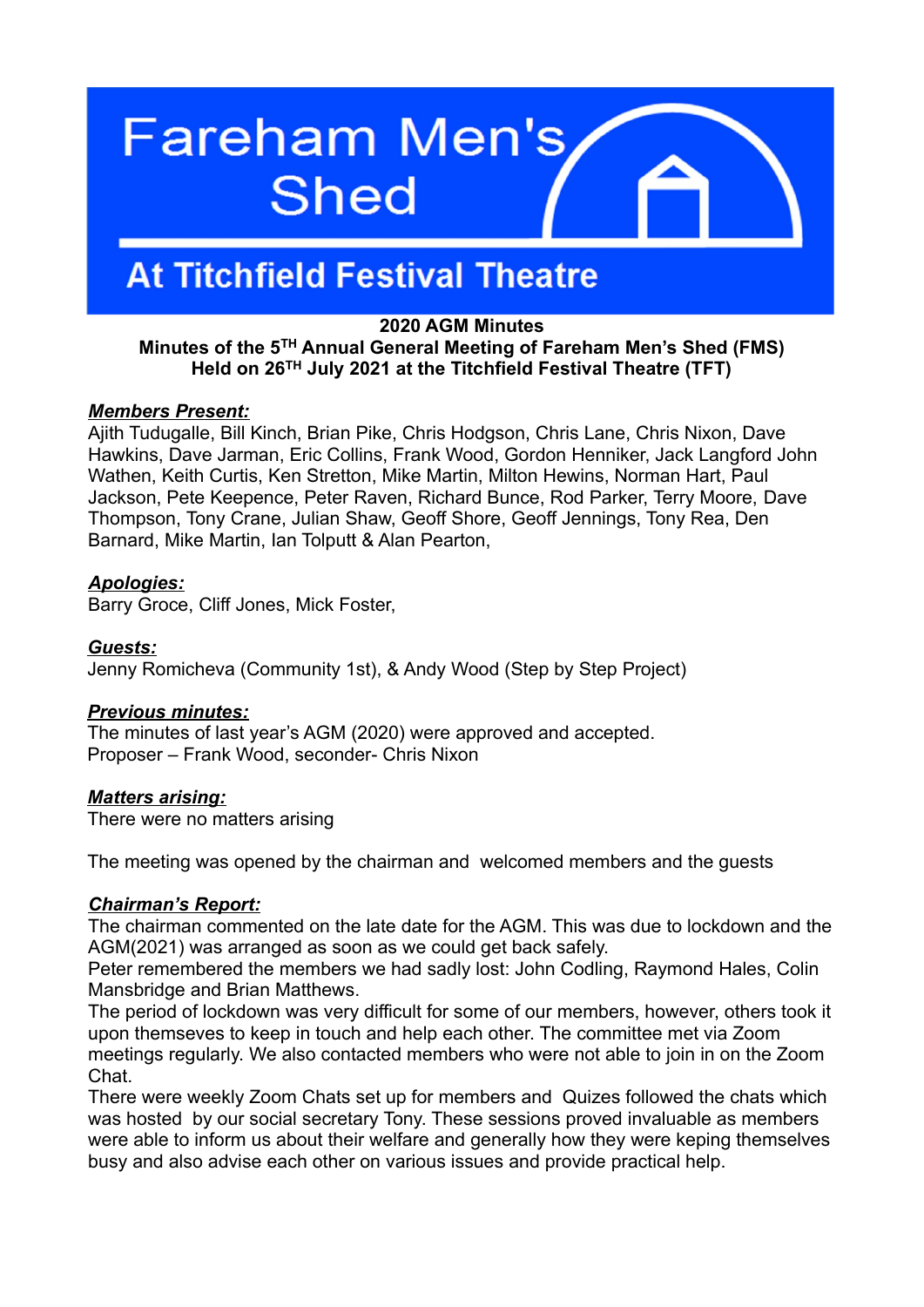We were happy to open the site for members to attend as soon as we could. We put in place safety measures to be compliant with COVID rules. To ensure there was no over crowding, a booking system was introduced and numbers restricted. Members were asked to book slots, wear masks and clean down equipment after use. This worked very well and I would like to thank the members for their coperation.

The chairman thanked members for being patient and their understanding during this difficult time and is looking forward to a more positive year ahead.

#### *Treasurer's Report*

Chris produced a set of end of year audited accounts. He went on to explain the major entries of our income, such as e-Bay sales, sale of scrap metal, Tesco awards and money from other in- house and external projects.

We made improvements in our workshop by installing better exit signs, security cameras, hot water tap and complying with Covid 19 requirements.

#### *Donations*

Chris praised and thanked the members for their generous personal donations to support the Macmillan Charity (£620), Projects to support scrubs suits for NHS and care workers (£600) and the Christmas Hamper food parcels for local families.(£500)

# *Subscriptions:*

The members voted by 30 to 1 to pay a pro-rata fee for the remaining months of the subscription year. All existing members, re-joining will pay £35.New members will pay up front, £5 for every full month up to the end of February '22

#### *Elections of Trustees:*

As per the CIO constitution, at least 1/3 of the trustees must stand down. Five trustees stood down but only four agreed to stand again and were re-elected Peter Raven- Proposed by Rod Parker, Seconded by Dave Thompson Rod Parker- Proposed by Mick Foster, Seconded by Chris Hodgson Milton Hewins - Proposed by Dave Thompson, Seconded by Oliver Betton Chris Hodgson- Proposed by Chris Nixon, Seconded by Brian Pike A new trustee was also proposed and elected Cliff Jones- Proposed by Chris Hodgson, Seconded by A. Bell. All trustees were elected by 30 to 0 votes. Barry Groce declined to stand again.

#### *Guests:*

Andy Wood (Research Assistant - from the Step-by -Step project - Health & Wellbeing) reminded the meeting of his work which involves the day to day running of a 3-year health and economic evaluation of a new model of Men's Shed community groups across the UK, Belgium, France and The Netherlands. The aim of the project was to empower men to move from poor health and or isolation to healthy social participation or active engagement. Andy encouraged members to take part in an on online survey which was due to close at the end of October. He also said he was keen to visit the Shed and meet members to have a brief chat.

Jenny Romicheva (Community 1st) commented that FMS members were a credit to the 'Shed' community during lockdown and was very pleased to learn of the excellent support offered to each other and the community at large.